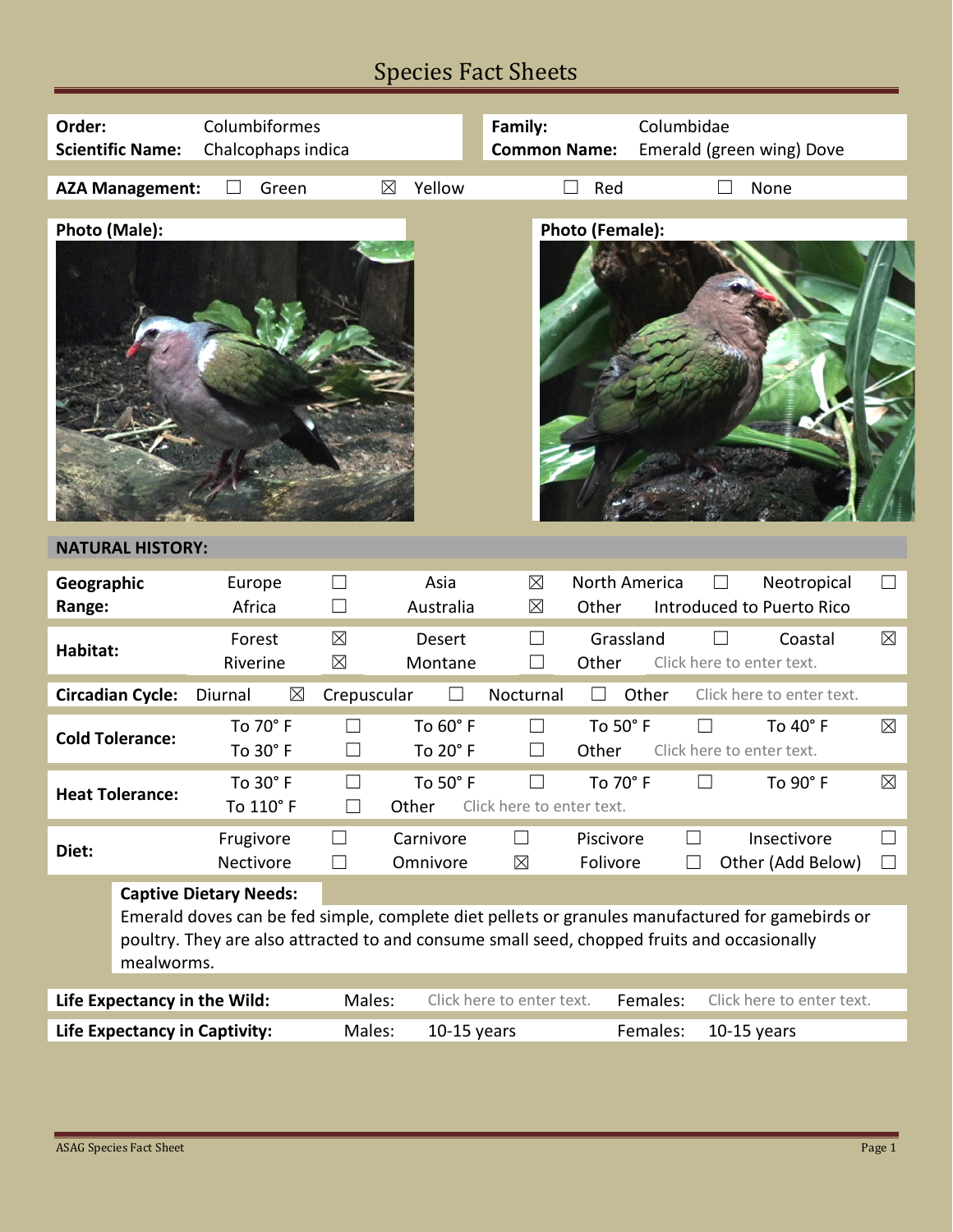## Species Fact Sheets

| <b>BREEDING INFORMATION:</b>                                                                                                                                                                                                                                                                                                                                                                                           |                                                                                                                                                                                                                                                                                                                                                                           |                                             |                  |                                                             |                     |                                                                                                         |  |
|------------------------------------------------------------------------------------------------------------------------------------------------------------------------------------------------------------------------------------------------------------------------------------------------------------------------------------------------------------------------------------------------------------------------|---------------------------------------------------------------------------------------------------------------------------------------------------------------------------------------------------------------------------------------------------------------------------------------------------------------------------------------------------------------------------|---------------------------------------------|------------------|-------------------------------------------------------------|---------------------|---------------------------------------------------------------------------------------------------------|--|
| <b>Age at Sexual Maturity:</b>                                                                                                                                                                                                                                                                                                                                                                                         | Males:                                                                                                                                                                                                                                                                                                                                                                    | 6 months $-$ one year                       | Females:         |                                                             | 6 months - one year |                                                                                                         |  |
| <b>Courtship Displays:</b>                                                                                                                                                                                                                                                                                                                                                                                             | Typical, bowing and cooing displays together with the males often cooing<br>alone.                                                                                                                                                                                                                                                                                        |                                             |                  |                                                             |                     |                                                                                                         |  |
| <b>Nest Site Description:</b>                                                                                                                                                                                                                                                                                                                                                                                          | They seem to prefer to make simple nests in natural vegetation, but will use<br>open-fronted nest boxes and platforms.                                                                                                                                                                                                                                                    |                                             |                  |                                                             |                     |                                                                                                         |  |
| <b>Clutch Size, Egg Description:</b>                                                                                                                                                                                                                                                                                                                                                                                   | Birds lay 1 to 2 whitish-cream colored eggs.                                                                                                                                                                                                                                                                                                                              |                                             |                  |                                                             |                     |                                                                                                         |  |
| <b>Incubation Period:</b>                                                                                                                                                                                                                                                                                                                                                                                              | 14 days                                                                                                                                                                                                                                                                                                                                                                   |                                             |                  | <b>Fledgling Period:</b>                                    |                     | $12-16$ days                                                                                            |  |
| <b>Parental Care:</b>                                                                                                                                                                                                                                                                                                                                                                                                  |                                                                                                                                                                                                                                                                                                                                                                           | parents feed the chicks.                    |                  |                                                             |                     | Both parents incubate, switching on and off or sometimes sitting together, both                         |  |
| <b>Chick Development:</b>                                                                                                                                                                                                                                                                                                                                                                                              | When the squabs fledge, they are cryptically dark with brown barring. They are<br>frequently fed and brooded by both parents. Shortly after fledging when tail feathers<br>are about 2" in length, sex can be visually determined since the males have a dark<br>grey center color on the top part of their tail and females have brown.                                  |                                             |                  |                                                             |                     |                                                                                                         |  |
| <b>CAPTIVE HABITAT INFORMATION:</b>                                                                                                                                                                                                                                                                                                                                                                                    |                                                                                                                                                                                                                                                                                                                                                                           |                                             |                  |                                                             |                     |                                                                                                         |  |
| <b>Social Structure in the Wild:</b>                                                                                                                                                                                                                                                                                                                                                                                   |                                                                                                                                                                                                                                                                                                                                                                           | Pairs                                       |                  |                                                             |                     |                                                                                                         |  |
| <b>Social Structure in Captivity:</b>                                                                                                                                                                                                                                                                                                                                                                                  | Adult birds form lasting pair bonds and they are relatively tolerant of other<br>species, making them a good choice for mixed species exhibits. In larger<br>aviaries, multiple Emerald dove pairs can get along peacefully (as an<br>example, in an 8,000 sq. ft. indoor, natural-planted conservancy 3 to 4<br>breeding pairs with 12 non-breeding birds co-exist well) |                                             |                  |                                                             |                     |                                                                                                         |  |
| <b>Minimum Group Size:</b>                                                                                                                                                                                                                                                                                                                                                                                             |                                                                                                                                                                                                                                                                                                                                                                           | One bird can be housed<br>adequately alone. |                  | Depends on space<br><b>Maximum Group Size:</b><br>available |                     |                                                                                                         |  |
| Compatible in<br><b>Mixed Species Exhibits:</b>                                                                                                                                                                                                                                                                                                                                                                        | Yes                                                                                                                                                                                                                                                                                                                                                                       |                                             | <b>Comments:</b> |                                                             |                     | Emerald Doves tolerate almost all passerines, other<br>pigeon species, and most non-aggressive species. |  |
| <b>Optimal Habitat Size:</b>                                                                                                                                                                                                                                                                                                                                                                                           | Since the birds are often at ground<br>level and active during the day, they<br>are well-suited for walk-through<br>exhibits; but can adapt to smaller<br>single pair enclosures too.                                                                                                                                                                                     |                                             |                  |                                                             |                     |                                                                                                         |  |
| A relatively easy bird to care for and reproduce, the management challenge is<br><b>Management Challenges:</b><br>the identification of sire and dam when multiple sexually mature birds are<br>exhibited together. One scenario that has worked well is to keep one or two<br>breeding pairs separate and have a non-breeding (single sex) group for display.<br>For smaller enclosures, female groups are suggested. |                                                                                                                                                                                                                                                                                                                                                                           |                                             |                  |                                                             |                     |                                                                                                         |  |